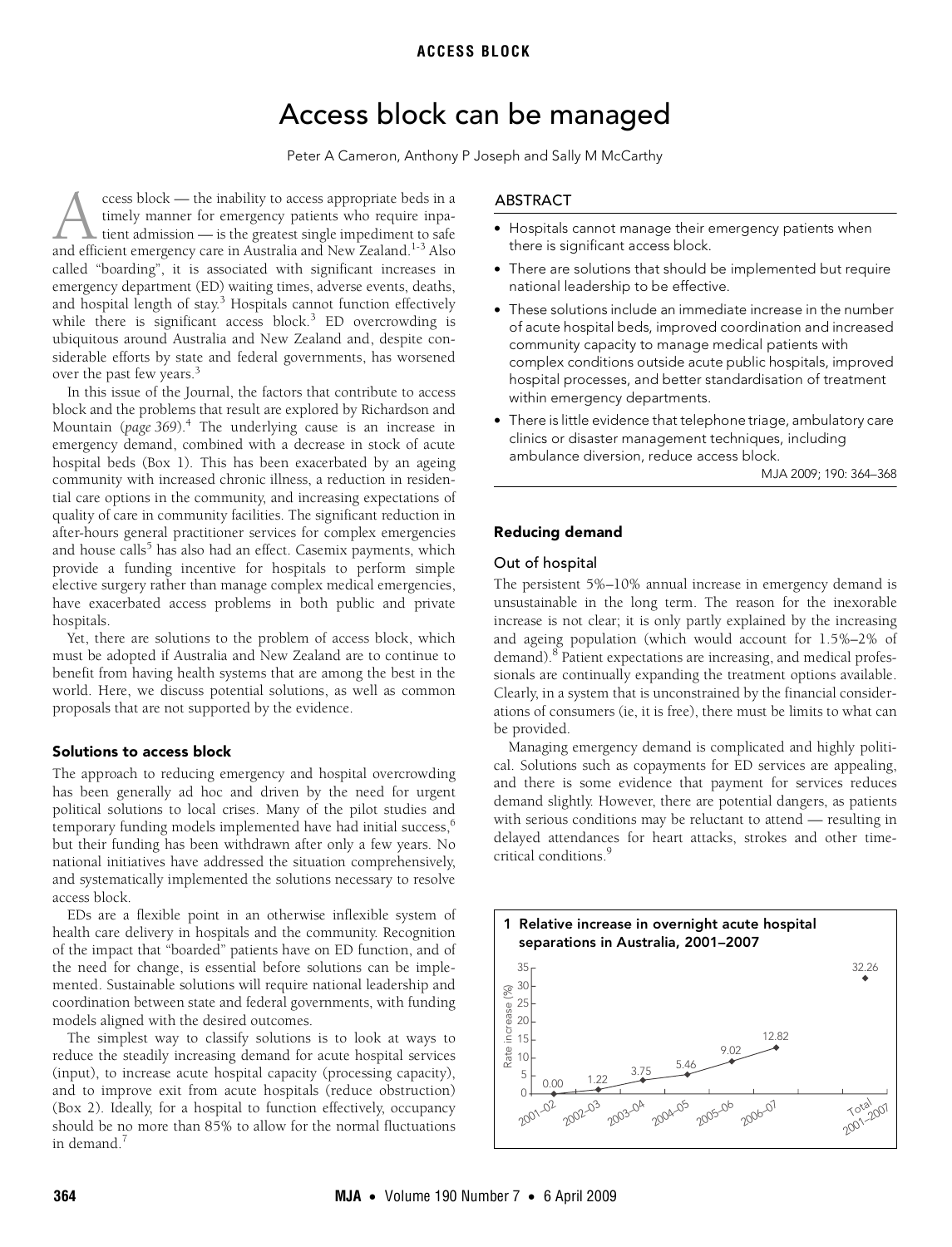# **ACCESS BLOCK**

A major component of the increase in demand comprises services provided to older patients.<sup>10</sup> Inappropriately aggressive treatment of patients who are clearly dying, management of palliative-care patients in acute hospitals because of poor end-oflife planning, and lack of planning for treatment failure (especially after hours) in frail medical patients with complex conditions all contribute to this demand. As well as contributing to hospital overcrowding, the failure to address these issues is clearly not in the interests of the patients or their relatives. Attempts to improve the management of this vulnerable group of patients have had mixed success.<sup>3,[9](#page-3-7)</sup>

In Victoria, the Hospital Demand Management Strategy was initiated in 2001 and involved a comprehensive suite of measures aimed primarily at reducing ED attendances across the state, including the provision of alternative services for individuals at risk of emergency admission. This program was initially associated with a plateau in demand, but recently there has been a renewed increase in demand.<sup>[8,](#page-3-6)11</sup> Various states have had success with "frequent attender programs", which identify patients with conditions associated with recurrent admission, such as chronic obstructive airways disease and heart failure, and "case manage" them to reduce admissions. Although successful at a local level, the overall impact has been limited because of the small number of patients and uncoordinated approach. Ideally, a coordinated primary care program could identify high-risk individuals and institute case management with care plans that do not involve acute hospital admission as the first option.

ED presentations for mental health problems have increased significantly as a result of the mainstreaming of mental health care from the early 1990s, associated drug use, and increasing community awareness of mental health issues.<sup>[8](#page-3-6)</sup> Community psychiatric teams, fast-tracking of patients with mental health problems, and improved access to mental health facilities could improve management for this important group of patients.

There have been a number of attempts to limit ambulance transports to hospital, by referring apparently non-urgent calls to phone triage, and also by using paramedic practitioners to treat simple problems at the scene. The latter programs have had limited success, but need further exploration to realise the potential benefits. In addition, GPs could be better utilised to help plan community treatment (as opposed to default ED management) of complex medical conditions in frail and older people.

Many hospitals have introduced varying outreach models of care, including hospital-in-the-home, hospital-in-the-nursinghome, medical assessment teams, and chronic disease management programs. Most have had some success, but their lack of efficiency and funding, and duplication of other community services require review.

Advance care planning for older people is also essential, but most patients in nursing homes and other residential care facilities do not have an explicit care plan.<sup>12</sup> Even when there is a care plan, it is often not followed because of the lack of coordination between treatment agencies, especially after hours.

A fundamental feature shared by all these programs is a lack of sustained funding and of coordination with existing infrastructure.

## In the emergency department

The ED has a critical role to play in reducing demand for hospital beds. Availability of senior decision-making capacity 24 hours per day reduces demand for beds and improves patient safety.<sup>13</sup> The provision of short-stay beds for observation over a few hours and more comprehensive testing and consultation further reduces the need for hospital admission.<sup>14</sup> Research to develop safe, accelerated protocols for chest pain, minor head injury, abdominal pain and other common conditions has shown major improvements in safety and speed of decision making.<sup>14,15</sup> Despite this, few standardised approaches to these common clinical conditions have been adopted in Australia. Standardisation of processes has been shown to improve patient safety, $16$  and in other industries has improved efficiency and reduced error through techniques such as "lean thinking"[.17](#page-4-1)

## Increasing capacity

## In the emergency department

It is essential for EDs to have sufficient capacity to manage patients according to standard protocols. The Australasian College for Emergency Medicine has promulgated standard guidelines for EDs.[18](#page-4-2) Expanding ED capacity beyond this will not decrease overcrowding, as it is philosophically similar to building a car park to manage the queue at a fast-food facility.

## In the hospital

## Increasing physical bed capacity

The most obvious and important solution to solving the crisis is to increase physical bed capacity. Clearly, acute public hospital bed numbers have decreased by 15%–30% over the past two decades (now 2.6 per 1000 population). $3,19$  $3,19$  Some of this decrease is appropriate, because of improved treatments for many acute processes (eg, laparoscopic surgery). However, the spectrum of services provided has increased considerably, and many frail patients with complex illnesses are now kept alive because of improved medical treatment (eg, those with malignancy, chronic obstructive airway disease, chronic cardiac failure and renal failure), all requiring increased bed-days.

There are some arguments against a simple increase in bed numbers. Whenever hospitals and jurisdictions have temporarily increased beds, demand has also increased, suggesting "elasticity" in demand. Any increase in capacity must be associated with demand management.

In some cases when jurisdictions have attempted to fund increased beds, staffing restrictions and rigid staffing models have prevented increases in bed numbers despite the available funding. Also, funding has been made available at short notice for short periods, thus making it impossible to "gear up" quickly. It is not only a question of funding — a different staffing model (moving away from nurse ratios and inflexible categorisation of staff) is required, and funding must be sustained. Many nurses are choosing not to work in acute hospitals and aged care facilities, and alternative ways of staffing these beds are needed (eg, with enrolled nurses, physician extenders and technicians).

## Increasing capacity through improved processes

Most hospitals still have inefficient processes, despite a decade of process improvement teams, lean thinking and a myriad of other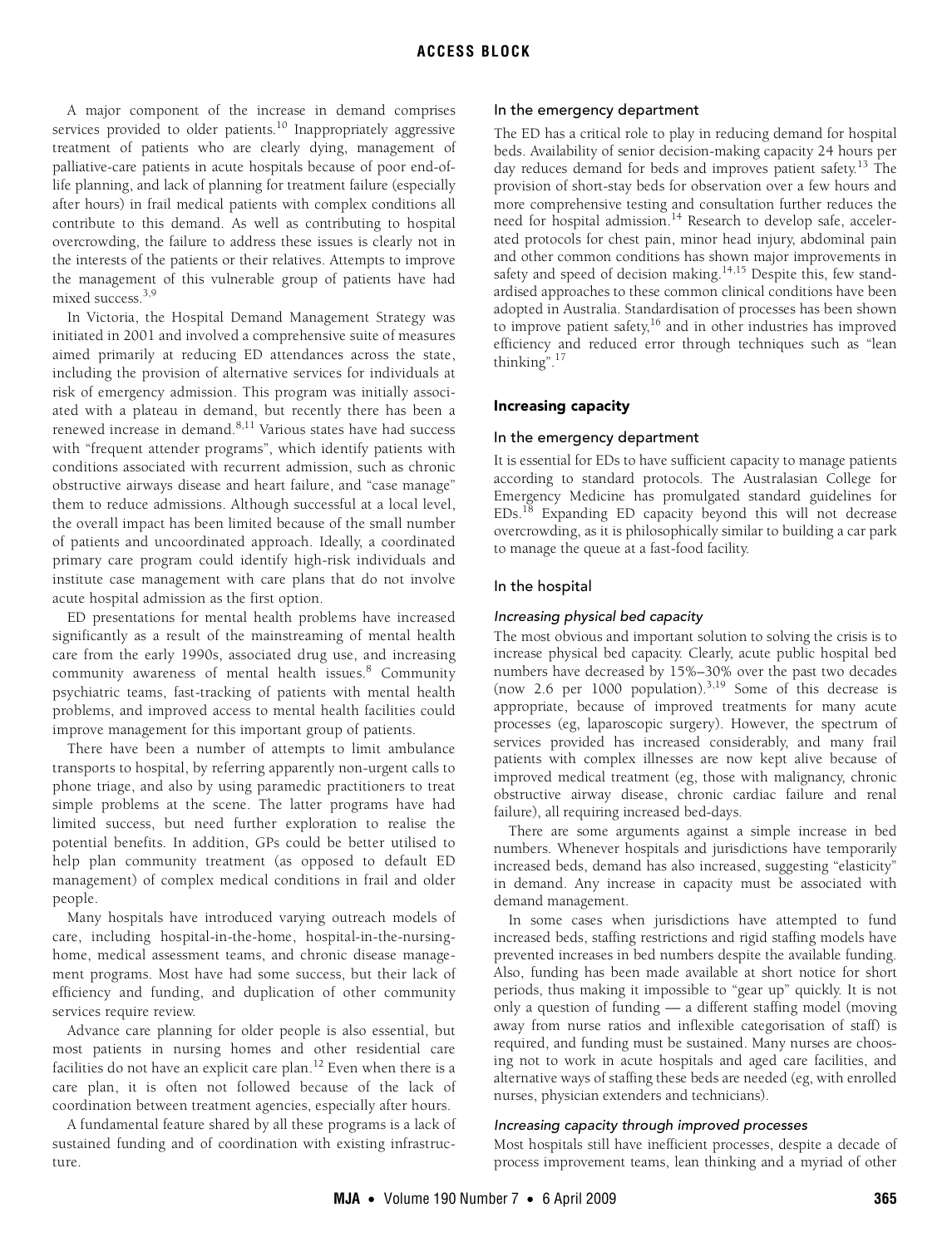## 2 Solutions to access block and overcrowding

#### Reducing demand

#### In the community

- Improved funding of complex care for general practitioners and community providers
- Improved planning for end-of-life care
	- ¾ Mandate for residential care
	- ¾ Improved education of community and providers
- Coordination of community services
	- ¾ Reduce duplication between state, federal and community services
- Integrated and coordinated care of "frequent attenders"
- Hospital outreach hospital-in-the-home, hospital-in-the-nursing-home, and medical assessment teams

#### In the emergency department

- Senior decision making (24/7)
- Short-stay units
- Accelerated evidence-based protocols
- Access to consultations and investigations

Balancing demand between elective and emergency programs

#### Increasing capacity

#### Emergency department processes

- Fast-tracking
- Laboratory and x-ray turnaround times
- Senior staffing 24/7
- Full capacity protocol (send patients to ward when emergency department is full)

#### Emergency department beds

• Only to the levels recommended by the Australasian College for Emergency Medicine.

#### Ward processes

- Whole-of-health-service bed coordination 24 /7
	- ¾ Designated bed coordinator
	- ¾ Daily coordination rounds
	- ¾ Improved information technology for bed tracking and demand prediction
	- $\triangleright$  Long-stay monitoring
- Clinical inpatient rounds at least daily
- Improved speed of investigations and consultations

#### Ward beds

• Increase to > 3 acute hospital beds per 1000 population

## Improving exit

#### Ward processes

- Morning discharge
- Weekend discharge
- Improved allied health and pharmacy access
- Better use of transit lounge

#### Community capacity

- Increased residential aged care beds
- Post-acute care services

#### Monitoring of acute health sector

- Emergency department processes
- Hospital processes
- Community processes

#### Non-solutions (unproven to reduce overcrowding)

- Nurse on call
- Ambulatory care clinics
- Ambulance bypass

management tools. The lessons learnt from the many projects undertaken must be standardised and implemented across all hospitals. There are few excuses for hospitals not to be using beds in the most efficient manner. Process improvements likely to result in significant increases in capacity are listed in Box 2.

A "full capacity" protocol has been used with some success overseas.[20](#page-4-4) This involves "decanting" patients to the hospital ward when the ED is full, thus spreading the load across the hospital. Apart from freeing beds, this process pushes wards to expedite patient discharge.

There must be a direct nexus between financial accountability and clinical care, to ensure that the clinical consequences of financial decisions are apparent to the decisionmakers. Hospitals must function on an extended, 24 hours per day, 7 days per week basis, rather than 09:00–17:00, Monday to Friday. Scheduling of elective surgery must be matched to the availability of beds and allied health services, with demand balanced across the week.

## Improving exit from the hospital

#### Improved processes

The ward discharge process is an important element in utilising hospital beds efficiently. Discharging patients a few hours earlier can free ED space for the expected peak of admissions in the early afternoon. Modifying the conduct of inpatient ward rounds, delegating decision making to ward nurses (event-based discharge), plus innovative use of the transit lounge, and use of unit coordinators to facilitate pharmacy, outpatient allied health and community services, could all help. Specific programs, such as the Post Acute Care Program in Victoria, have played a major role in attempting to coordinate community services after discharge,

although coordination between acute and community services has been problematic.<sup>21</sup>

Discharging patients before midday and balancing demand with availability of allied health and other services (eg, physiotherapy) across the whole week are important.<sup>[22](#page-4-6)</sup>

## Increased capacity in the community

Changes to family structure and the obligation of families to support family members when they are incapacitated have had a major impact on public hospitals. GPs have also significantly changed their role, with a funding model that supports office consultations of less than 20 minutes, and not coordination of care for patients who require complex interventions outside the office environment. A focus on work–life balance for health professionals has also seen the withdrawal of after-hours support.

Community-based care is provided by multiple agencies involving different tiers of government. This care is frequently uncoordinated and often breaks down because of this. When communitybased care breaks down, or is insufficient, patients have no alternative other than to present to the acute hospital sector via the ED. This is inefficient, often results in prolonged hospital stays, and is bad for the wellbeing of patients and their families.

## Monitoring the system

In developing any system, it is essential to monitor its components in a valid and reproducible way. Some elements of the emergency system are measured at present. However, the definitions of measurement parameters and the process of documentation vary around Australia, and have been subject to "gaming" (manipulation of data and processing of patients to meet indicators) and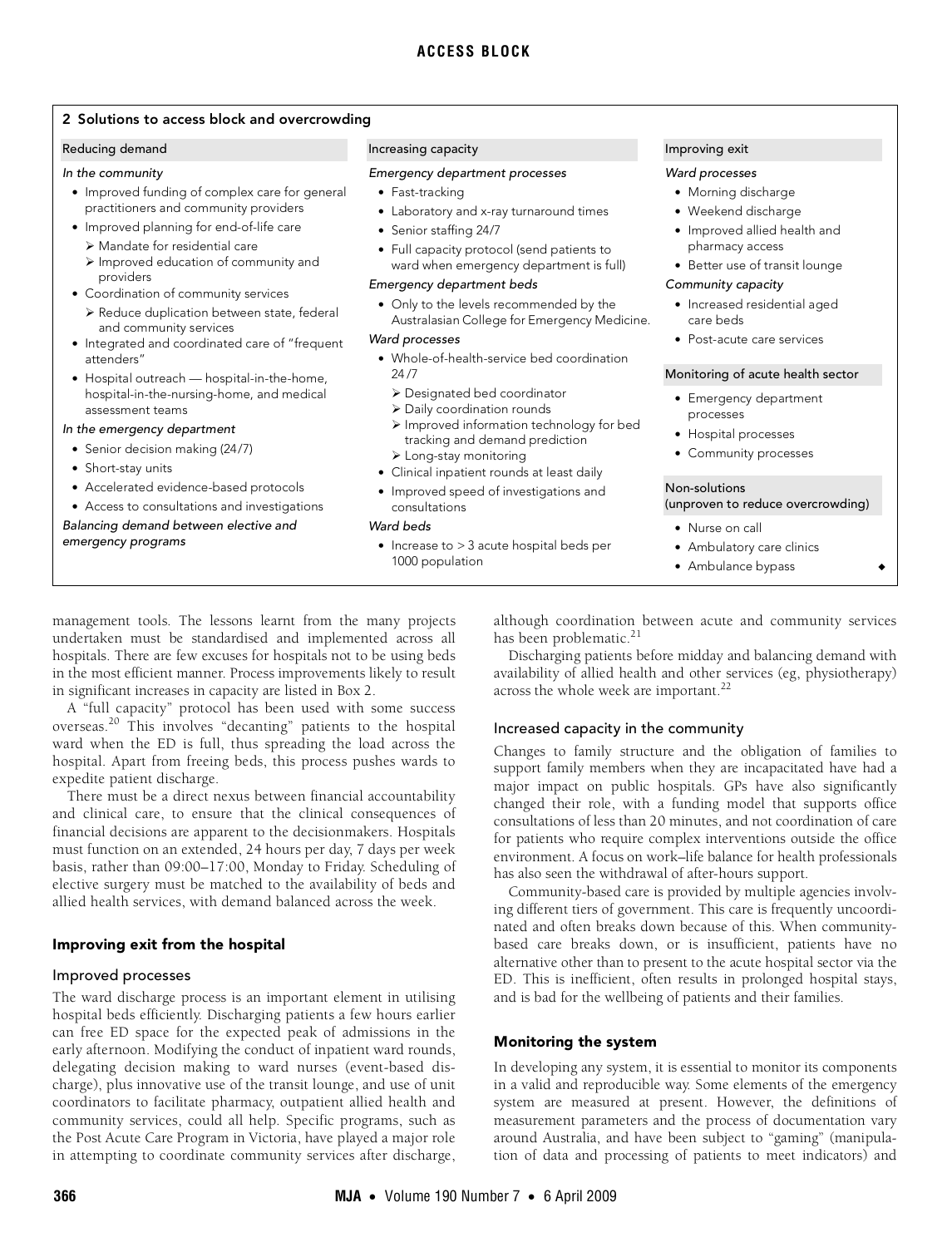restricted publication, and in many instances have lacked credibility among clinical staff because of alleged manipulation.<sup>23,24</sup> A number of incentive and penalty programs in Australia and overseas have produced variable outcomes and varying responses from clinical staff.<sup>[25](#page-4-9)[,26](#page-4-10)</sup>

It is essential that a unified national reporting system that is both transparent and credible be adopted to measure acute hospital access across Australia. This must include prehospital, ED, hospital ward and residential care parameters. The incoming New Zealand Health Minister has promised effective national surveillance of emergency performance and action to prevent overcrowding.[27](#page-4-11)

## Non-solutions

A number of commonly proposed initiatives have not been shown to reduce ED and hospital overcrowding, and should not be embraced out of expedience alone.

## After-hours ambulatory clinics

There are continued attempts to improve access to GPs by developing after-hours, collocated and "super" clinics for general practice patients. Although access to ambulatory GP services is an important component of the health system, it does not greatly influence access to inpatient beds[.28](#page-4-12),[29](#page-4-13) A more important role for GPs in helping prevent hospital overcrowding is to provide care for complex patients in the home or residential care settings, thus avoiding their transport to hospital and possible inpatient admission. Present funding arrangements make the provision of these services unprofitable for GPs.

#### Nurse on call

The national roll-out of nurse-on-call services has improved access to telephone advice. However, there is no evidence that these reduce demand for emergency services, and in fact there is significant evidence to the contrary.<sup>[30](#page-4-14)[,31](#page-4-0)</sup>

## Ambulance bypass

In the present crisis, ambulance diversion is used in most capital cities as a means of controlling demand. This should be seen as a tool for managing disasters, not for routine demand management.

## Conclusion

The Australian and New Zealand health systems face national emergencies that threaten the safety of acutely ill patients across both countries. The solutions are evident and require national leadership to develop a coordinated systematic approach before more lives are lost.

There are effective short-term solutions, such as sending admitted patients to a designated ward area until a ward bed becomes available, planning discharges for earlier in the day, and equalising the spread of elective surgery across the week. Longer-term solutions need to include a sustainable increase in available inpatient beds, as well as better coordination of care for chronic and complex illnesses in the community, better end-of-life planning for older people, and more residential accommodation for the ageing population.

#### Competing interests

None identified.

# Author details

Peter A Cameron, MB BS, MD, FACEM, Head, Prehospital, Emergency and Trauma Research Group<sup>1</sup>

Anthony P Joseph, MB BS, FACEM, Emergency Medicine Specialist and Director of Trauma (Emergency),<sup>2</sup> and Clinical Senior Lecturer<sup>3</sup> Sally M McCarthy, MB BS, MBA, FACEM, Director of Emergency Medicine,<sup>4</sup> and President<sup>5</sup>

- 1 School of Public Health and Preventive Medicine, Monash University, Melbourne, VIC.
- 2 Royal North Shore Hospital, Sydney, NSW.
- 3 Faculty of Medicine, University of Sydney, Sydney, NSW.
- 4 Prince of Wales Hospital, Sydney, NSW.

5 Australasian College for Emergency Medicine, Melbourne, VIC.

Correspondence: peter.cameron@med.monash.edu.au

#### References

- <span id="page-3-0"></span>1 Australasian College for Emergency Medicine. Policy document standard terminology. Emerg Med (Fremantle) 2002; 14: 337-340.
- 2 Australasian College for Emergency Medicine. Access block and overcrowding in emergency departments. Melbourne: ACEM, 2004. http:// www.acem.org.au/media/Access\_Block1.pdf (accessed Nov 2008).
- <span id="page-3-1"></span>3 Forero R, Hillman K. Access block and overcrowding: a literature review. Sydney: University of New South Wales, 2008. http://www.acem.org.au/ media/media\_releases/Access\_Block\_Literature\_Review\_08\_Sept\_3.pdf (accessed Nov 2008).
- <span id="page-3-2"></span>4 Richardson DB, Mountain D. Myths versus facts in emergency department overcrowding and hospital access block. Med J Aust 2009; 189: 369-374.
- <span id="page-3-3"></span>5 Joyce C, Piterman L. Trends in GP visits. Aust Fam Physician 2008; 37: 1039-1042.
- <span id="page-3-4"></span>6 Health services under siege: the case for clinical process redesign [supplement]. Med J Aust 2008; 188 (6 Suppl): S1-S40.
- <span id="page-3-5"></span>7 Bagust A, Place M, Posnett JW. Dynamics of bed use in accommodating emergency admissions: stochastic simulation model. BMJ 1999; 319: 155-158.
- <span id="page-3-6"></span>8 Metropolitan Health and Aged Care Services Division. Better faster emergency care. Melbourne: Victorian Government Department of Human Services, 2007. http://www.health.vic.gov.au/emergency/betterfaster-report07.pdf (accessed Nov 2008).
- <span id="page-3-7"></span>9 Cooke M, Fisher J, Dale J, et al. Reducing attendances and waits in emergency departments. A systematic review of present innovations. London: National Institute for Health Research, 2004. http://wrap.warwick.ac.uk/ 134/1/WRAP\_Szczepura\_29-final-report.pdf (accessed Dec 2008).
- <span id="page-3-8"></span>10 Roberts DC, McKay MP, Shaffer A. Increasing rates of emergency department visits for elderly patients in the United States, 1993 to 2003. Ann Emerg Med 2008; 51: 769-774.
- <span id="page-3-9"></span>11 Patient Management Task Force. A ten-point plan for the future. Melbourne: Victorian Government Department of Human Services, 2001. http://www.dhs.vic.gov.au/ahs/archive/patman/patman1.htm (accessed Nov 2008).
- <span id="page-3-10"></span>12 Taylor DM, Ugoni AM, Cameron PA, McNeil JJ. Advance directives and emergency department patients: ownership rates and perceptions of use. Intern Med J 2003; 33: 586-592.
- <span id="page-3-11"></span>13 Bucheli B, Martina B. Reduced length of stay in medical emergency department patients: a prospective controlled study on emergency physician staffing. Eur J Emerg Med 2004; 11: 29-34.
- <span id="page-3-12"></span>14 Williams AG, Jelinek GA, Rogers IR, et al. The effect on hospital admission profiles of establishing an emergency department observation ward. Med J Aust 2000; 173: 411-414.
- <span id="page-3-13"></span>15 Daly S, Campbell DA, Cameron PA. Short-stay units and observation medicine: a systematic review. Med J Aust 2003; 178: 559-563.
- <span id="page-3-14"></span>16 Marrie TJ, Lau CY, Wheeler SL, et al; CAPITAL Study Investigators. A controlled trial of a critical pathway for treatment of community-acquired